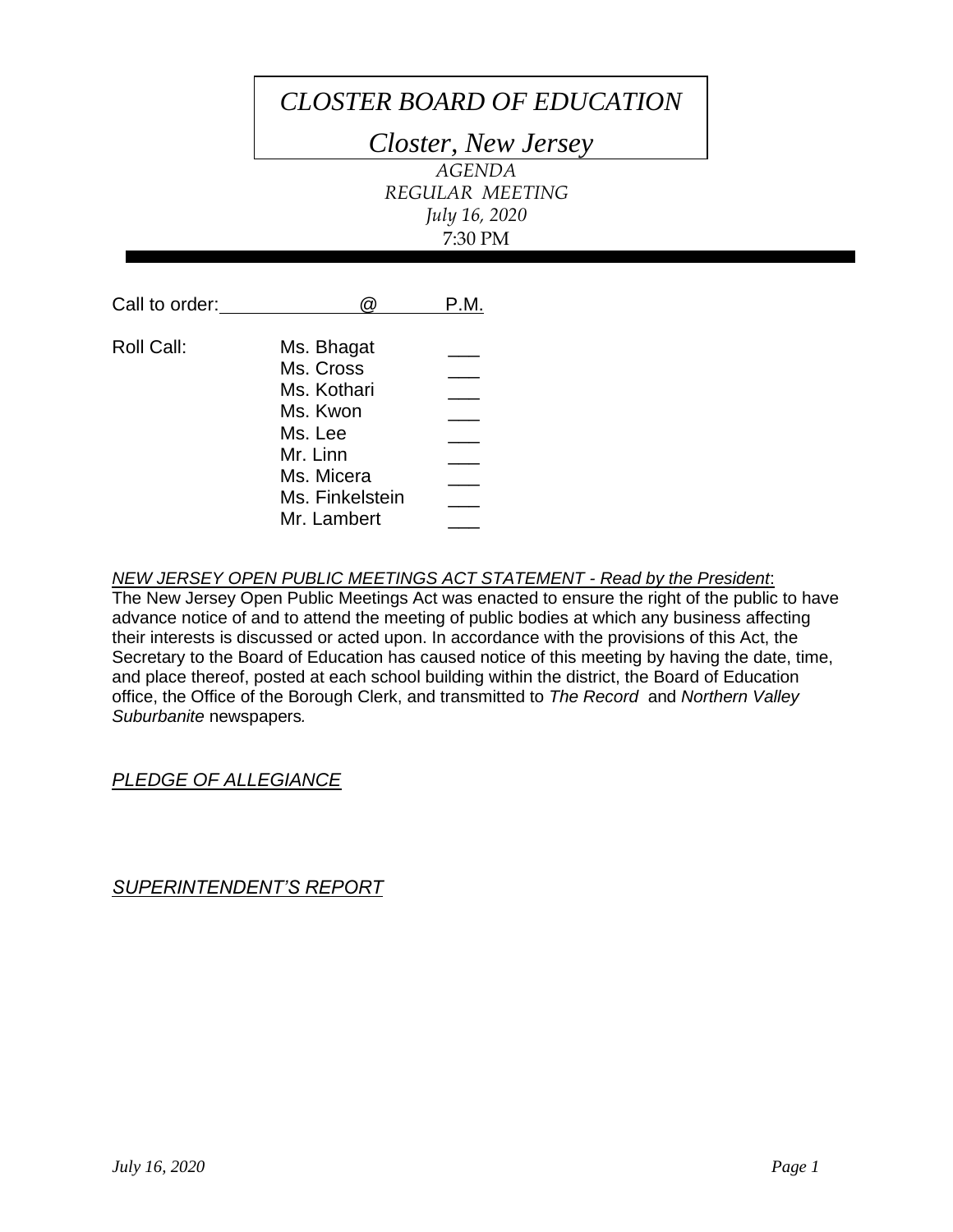# *PUBLIC DISCUSSION ON AGENDA ITEMS*

Moved by \_\_\_\_\_\_\_\_\_\_, seconded by \_\_\_\_\_\_\_\_ to open the meeting to the public.

*Statements made by individual participants are limited to a duration of three (3) minutes unless otherwise announced at the beginning of the discussion. The Board urges large groups to select one person to represent them. The Board reminds those individuals who take the opportunity to speak to please step up, identify themselves by name and address, and to limit their comments to items listed on the agenda.* 

Moved by example by to resume the regular order of business.

#### *BOARD OPERATIONS*

Moved by \_\_\_\_\_\_\_\_\_\_\_\_, seconded by \_\_\_\_\_\_\_\_\_\_\_\_\_\_\_\_to approve Motion A. Motion was \_\_\_\_\_\_ by a roll call vote of the Board as follows: YEAS: NAYS:

#### A. **APPROVAL - Minutes**

Motion to approve the June 24, 2020 minutes.

# *CURRICULUM AND INSTRUCTION COMMITTEE Chairperson Ms. Bhagat, Mr. Linn, Ms. Cross*

Moved by \_\_\_\_\_\_\_\_\_\_\_, seconded by \_\_\_\_\_\_\_\_\_\_\_\_\_\_to approve Motions A-B. Motions were **Example 20** by a roll call vote of the Board as follows: YEAS: NAYS:

#### A. **APPROVAL - Staff Coursework**

Motion to approve the following courses for 2020-2021 school year as recommended to the Superintendent by the Principals:

| <b>Staff Member:</b>                                                  | Min Jeong Kim                                                                                 |  |
|-----------------------------------------------------------------------|-----------------------------------------------------------------------------------------------|--|
| Course No./Title:                                                     | <b>MAT 901A Math Activities: Intermediate Grades</b>                                          |  |
| Institution:                                                          | <b>Fresno Pacific University</b>                                                              |  |
| Credits:                                                              | 3                                                                                             |  |
| <b>Staff Member:</b><br>Course No./Title:<br>Institution:<br>Credits: | Min Jeong Kim<br>MAT 912 Great Mathematicians Before 1700<br><b>Fresno Pacific University</b> |  |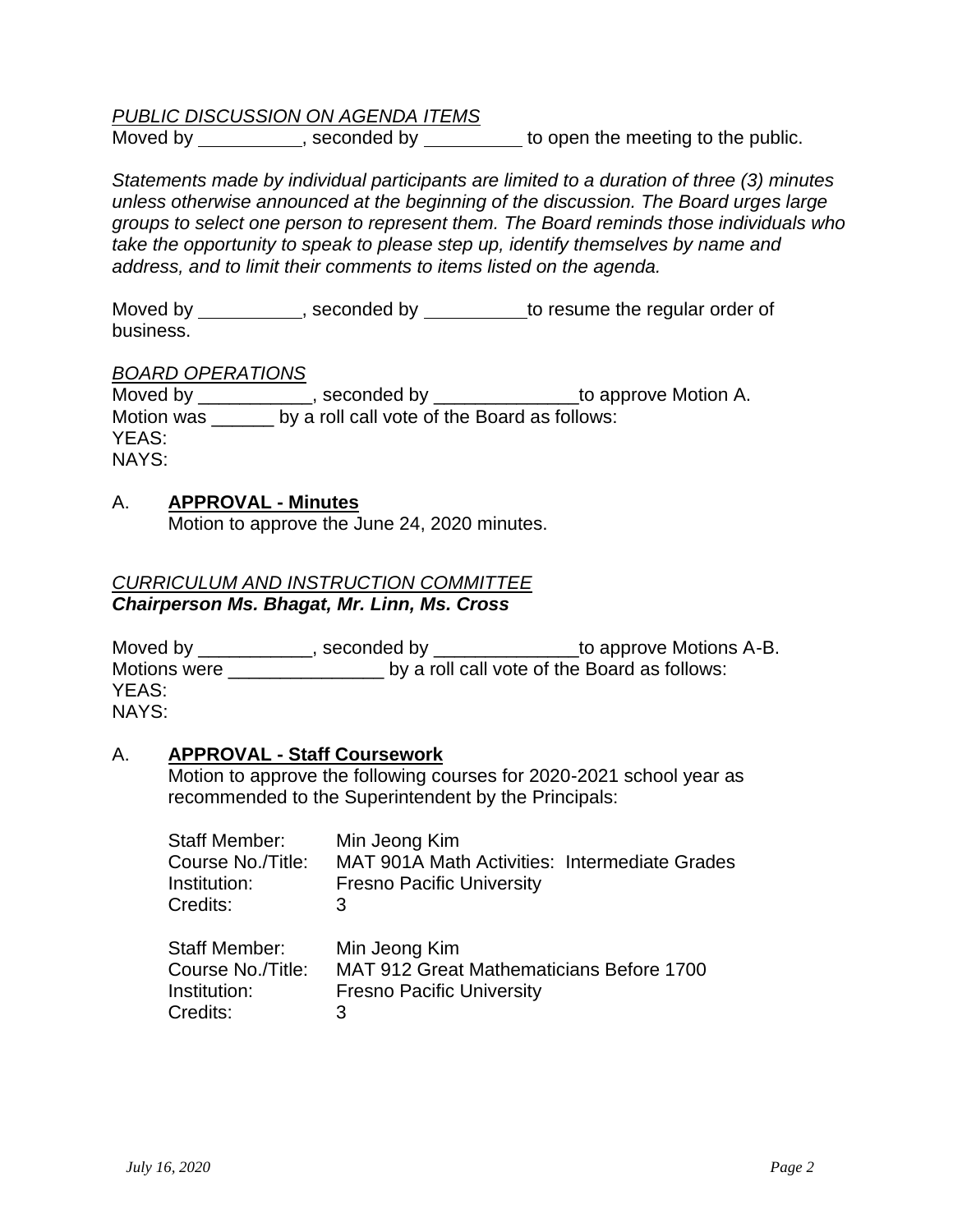| <b>Staff Member:</b> | <b>Kate Maher</b>                     |
|----------------------|---------------------------------------|
| Course No./Title:    | <b>EDUC 712Z Understanding Autism</b> |
| Institution:         | University of LaVerne                 |
| Credits:             | 3                                     |
| <b>Staff Member:</b> | Andrea Watkins                        |
| Course No./Title:    | EDUC 6616-91 Language Acquisitions /  |
|                      | Language Disorders                    |
| Institution:         | <b>Fairleigh Dickinson University</b> |
| Credits:             | 3                                     |

# B. **APPROVAL - Staff Conferences**

Motion to approve the following staff conferences:

| Staff Member/s: | Mary Auriti, Erica Cho and Jennifer Levy             |
|-----------------|------------------------------------------------------|
| Conference:     | Distance Learning: Strengthening Online ELA          |
|                 | Instruction                                          |
| Location:       | Virtual                                              |
| Date:           | 8/6/20                                               |
| Cost to Board:  | \$777.00                                             |
| Staff Member/s: | <b>Vincent Salvati</b>                               |
| Conference:     | NJ Sys Admin Meeting / NJASTO Meetings               |
| Location:       | Virtual                                              |
| Date:           | 10/2, 11/6, 12/4/20; 1/8, 2/5, 3/5, 4/2, 5/7, 6/4/21 |
| Cost to Board:  | \$0                                                  |

# *FINANCE AND PHYSICAL PLANT COMMITTEE Chairperson Ms. Kwon, Ms. Kothari, Ms. Finkelstein*

Moved by \_\_\_\_\_\_\_\_\_\_\_, seconded by \_\_\_\_\_\_\_\_\_\_\_\_\_\_to approve Motions A-F. Motions were \_\_\_\_\_\_\_\_\_\_\_\_\_\_\_\_\_\_\_\_\_\_\_ by a roll call vote of the Board as follows: YEAS: NAYS:

## A. **APPROVAL - Monthly Bills**

Motion to approve payment of bills from June 23, 2020 to June 30, 2020 in the amount of:

| General Fund (Fund 10)    | \$356,161.78 |  |
|---------------------------|--------------|--|
| Special Revenue (Fund 20) | 718.96       |  |
| <b>TOTAL</b>              | \$356,880.74 |  |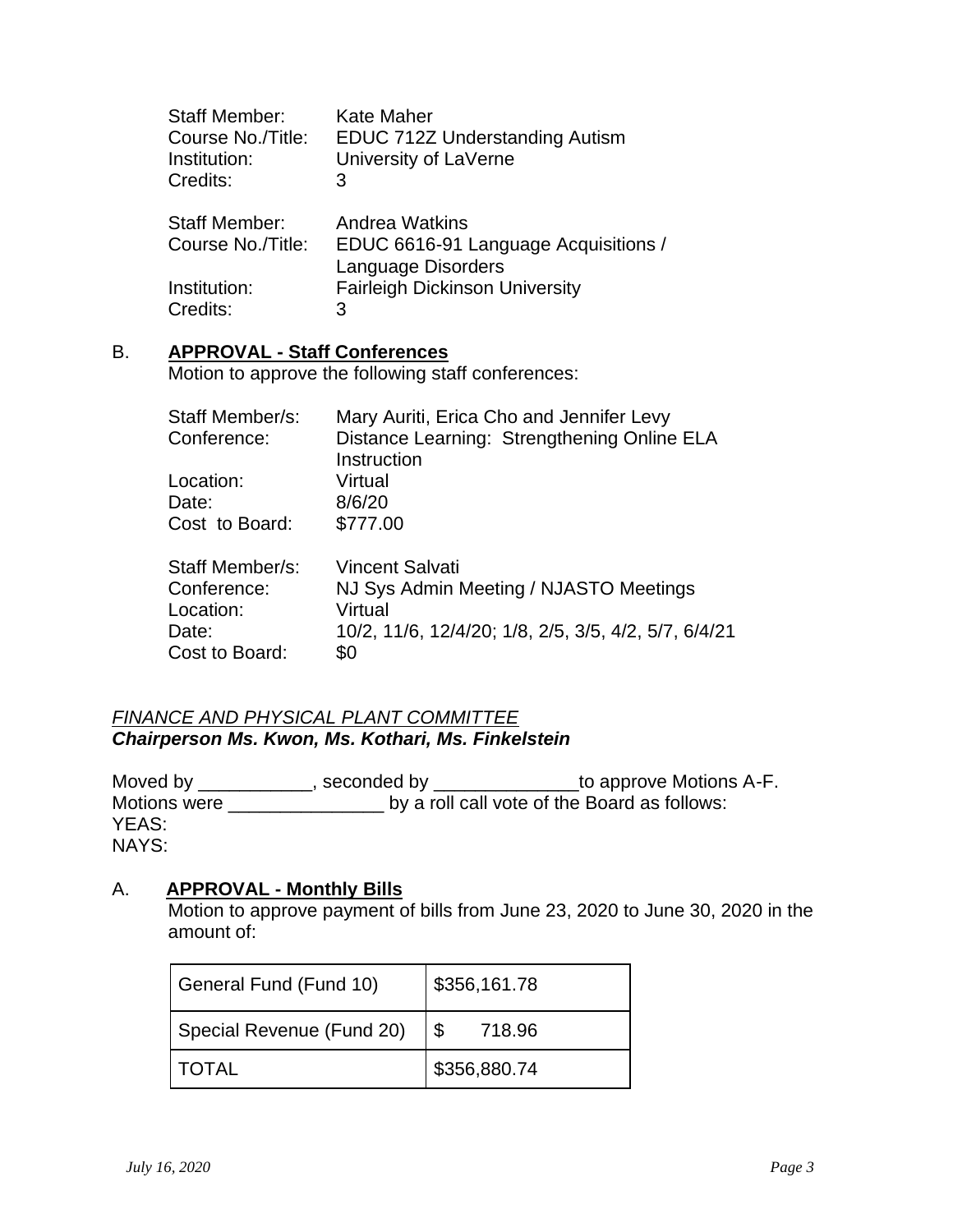#### B. **APPROVAL - Staff Remuneration**

Motion to approve remuneration to staff members as follows:

Staff Member: Kate Maher Course: Seminar in Clinical Application to Learning Disabilities Remuneration: \$1,000.00

#### C. **APPROVAL – Special Education Placements for ESY**

Motion to approve the following 2020-2021 ESY Special Education placements for Closter students:

| <b>NJSMART#</b> | Tuition    | Grade | <b>Placement</b> |
|-----------------|------------|-------|------------------|
| 7046976899      | \$7,095.00 |       | NVRHS-Valley     |
| 8096612745      | \$7,095.00 | PreK  | NVRHS-Valley     |
| 1690925754      | \$7,095.00 |       | NVRHS-Valley     |

## D. **APPROVAL - Merit Goal Payment for 2019-2020**

RESOLVED, that the Closter Board of Education certifies the payment in the amount of \$25,435.78 to Vincent McHale, Superintendent of Schools, for the 2019-2020 merit goal completion.

#### E. **APPROVAL - Use of Facilities Fees**

Motion to establish the fees for the Use of Facilities for the 2020-2021 school year:

\$85.00 per room/day \$49.00 per hour for custodians (\$64.00 per hour on Sunday or Holidays)

#### F. **APPROVAL - Preschool Program Rates**

Motion to approve the following program rates for the 2020-2021 school year:

| Preschool Program      | \$7,000.00 |
|------------------------|------------|
| After Care Program fee | 950.00     |

#### *PERSONNEL AND MANAGEMENT COMMITTEE Chairperson Ms. Lee, Mr. Lambert*

Moved by \_\_\_\_\_\_\_\_\_\_\_\_\_, seconded by \_\_\_\_\_\_\_\_\_\_\_\_\_to approve Motions A-F. Motions were  $\_\_\_\_\_\_\_\_\_\_\_\_\_\_\_\_\_\_\_\_\_$  by a roll call vote of the Board as follows: YEAS: NAYS: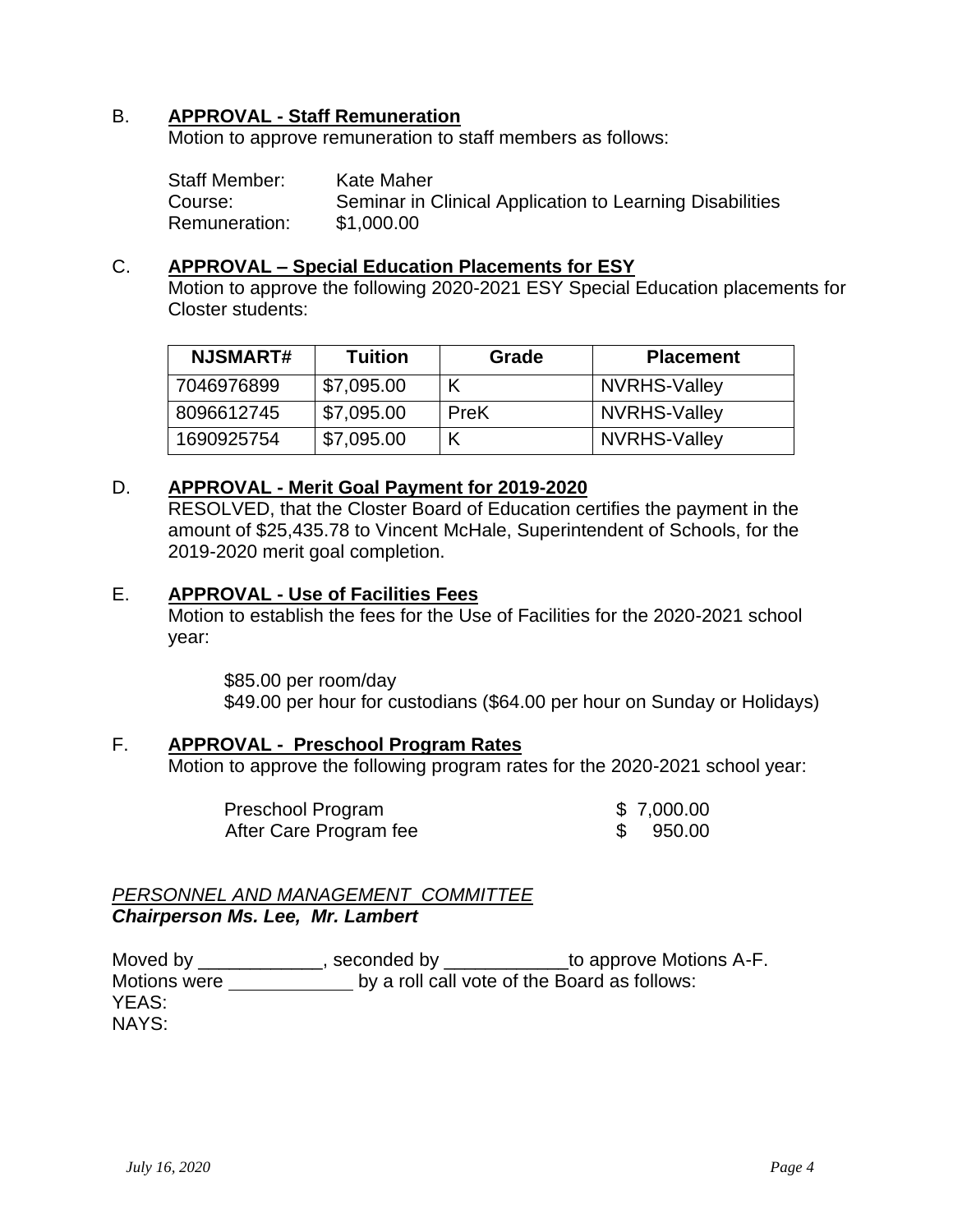# A. **APPROVAL - Paula Cummings Retirement**

Motion to approve, with regrets, the retirement of Paula Cummings as Physical Education Teacher as of October 1, 2020.

#### B. **APPROVAL - Elementary Teacher Tenure-Track Position**

Motion to approve Jennifer Barbato as an elementary teacher for the 2020-2021 school year, pending a criminal history background check. Salary is \$61,086.00, plus benefits (BA+30, Step 4).

C. **APPROVAL - Substitute Teachers, Paraprofessionals, Nurses & Custodians** Motion to approve the following substitute teachers, paraprofessionals, nurses & custodians for the 2020-2021 school year:

#### **Substitute Teachers**

| Name                        | <b>Certification</b>             |
|-----------------------------|----------------------------------|
| Elyse Asch                  | <b>NJ Substitute Certificate</b> |
| <b>Corrine Corcoran</b>     | <b>NJ Substitute Certificate</b> |
| Leo DeBartolo               | <b>Teacher Certification</b>     |
| Darren Fial                 | <b>NJ Substitute Certificate</b> |
| Lauren Finan                | <b>NJ Substitute Certificate</b> |
| Alice Hodgskin              | <b>NJ Substitute Certificate</b> |
| Lauren Kessler              | <b>Teacher Certification</b>     |
| Alissa Latner               | <b>Teacher Cert. Elementary</b>  |
| Linda Nasissi               | <b>Teacher Cert. Elementary</b>  |
| <b>Frank Noviello</b>       | <b>NJ Substitute Certificate</b> |
| Maria del Pilar Orta Romero | <b>Teacher Certification</b>     |
| Helen Papapetrou            | <b>NJ Substitute Certificate</b> |
| <b>Christina Paspalas</b>   | <b>NJ Substitute Certificate</b> |
| Jay Ringelstein             | <b>NJ Substitute Certificate</b> |
| Paula Ann Schweitzer        | <b>Teacher Certification.</b>    |
| Robert Scozzafava           | <b>NJ Substitute Certificate</b> |
| <b>Rhonda Starer</b>        | <b>Teacher Certification</b>     |
| <b>Howard Stone</b>         | <b>NJ Substitute Certificate</b> |
| Kathleen Wellenkamp-Keller  | <b>Teacher Certification</b>     |

#### **Nurse**

# **Paraprofessionals**

Melisa Skific **NJ Board Nursing License** 

Barbara Ferguson Paraprofessional Substitute ONLY Virginia Mangano Paraprofessional Substitute ONLY Penelope Michelis Paraprofessional Substitute ONLY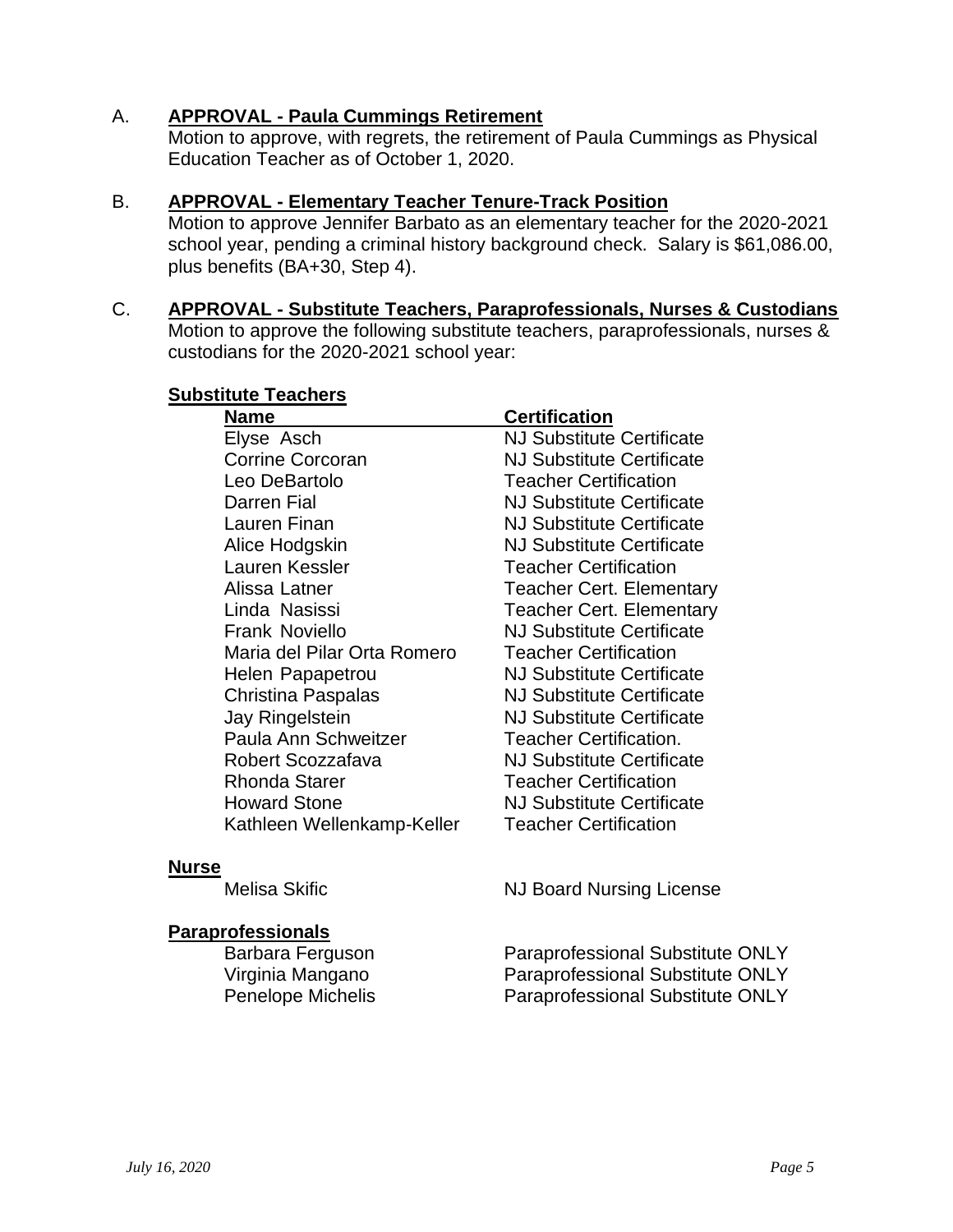# **Custodians**

**William Angresano Custodian Substitute** Nelson Amaya Custodian Substitute

## D. **APPROVAL – Summer Nurses**

Motion to approve, upon the recommendation of the Superintendent, Kristen Haenelt and Jaime Caruso, up to 40 summer work hours at a rate of \$50.00/hour.

#### E**. APPROVAL – Hillside ES Pre-K Summer Program Staff (Paraprofessionals)**

Motion to approve, upon the recommendation of the Superintendent, the revision of hours for the following paraprofessionals for Hillside Elementary School Pre-K Summer Program, July 6 - July 31, 2020, from 21 hours per week to a maximum of 17.5 hours per week per para at a rate as scheduled below:

- Dawn Lazzari \$20.21/hour
- Vickie Aponte-Solomon 20.21/hour

## F. **APPROVAL - Resignation of Lauren Barbieri**

Motion to approve, with regrets, the resignation of Lauren Barbieri, Elementary School Teacher, as of 7/1/20.

## *POLICY COMMITTEE Chairperson Ms. Micera. Ms. Kothari*

Moved by \_\_\_\_\_\_\_\_\_\_\_\_\_, seconded by \_\_\_\_\_\_\_\_\_\_\_\_\_\_to approve Motion A. Motion was by a roll call vote of the Board as follows: YEAS: NAYS:

# A. **APPROVAL - FIRST READING - Policy & Regulation**

Motion to approve the first reading of the following: as per Appendix A-E.

- Policy #1250 Visitors
- Policy #3510 Operation and Maintenance of Plant
- Policy #3541.33 Transportation Safety
- Policy #5141.2 Illness
- Policy #5141.3 Health Examinations and Immunizations

#### *BOARD COMMITTEES*

# *OLD/NEW BUSINESS*